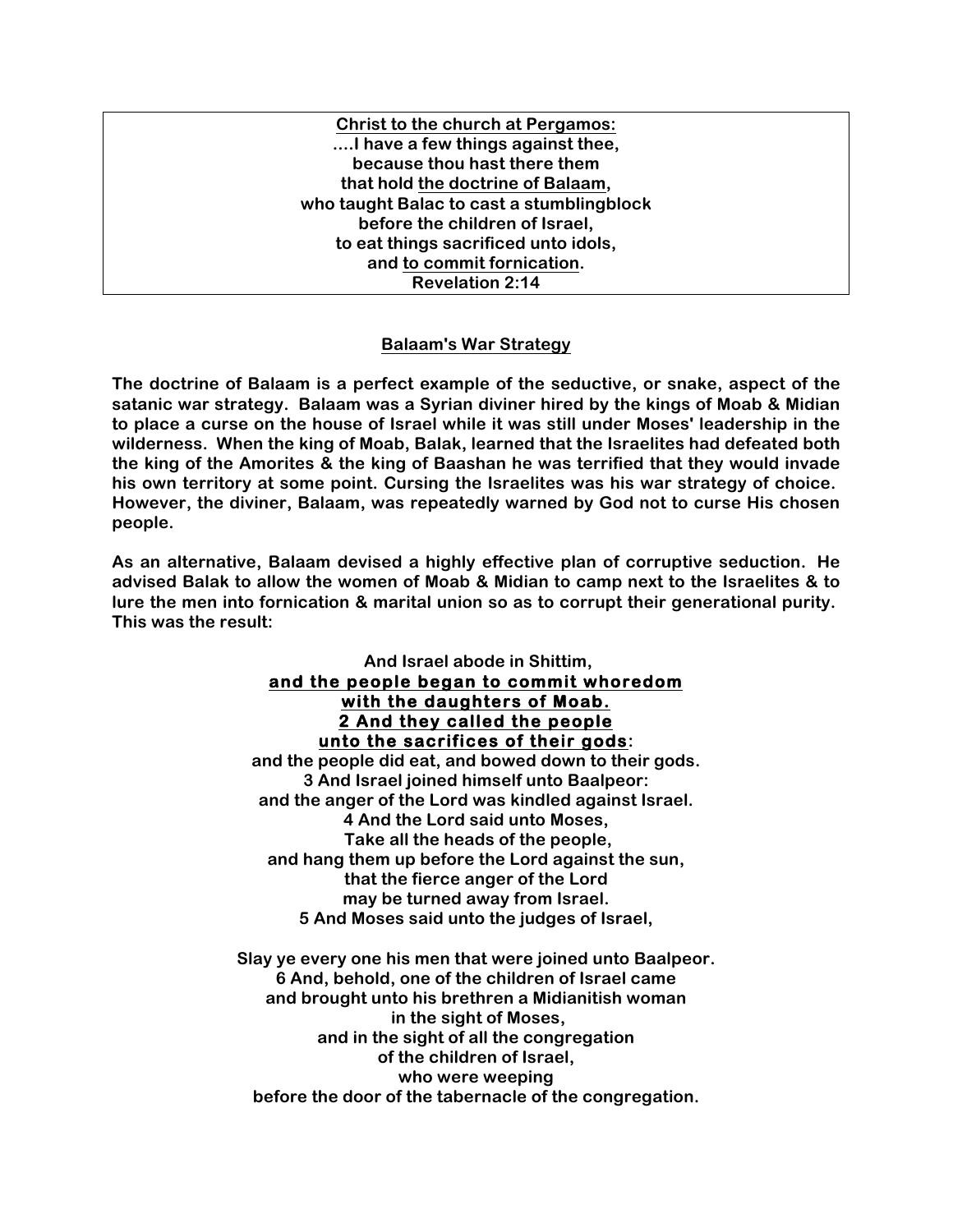**7 And when Phinehas, the son of Eleazar, the son of Aaron the priest, saw it, he rose up from among the congregation, and took a javelin in his hand; 8 And he went after the man of Israel into the tent, and thrust both of them through, the man of Israel, and the woman through her belly. So the plague was stayed from the children of Israel. 9 And those that died in the plague were twenty and four thousand. Numbers 25:1-9**

**Undoubtedly the strategy culminated in a highly effective slaughter of God's people. Sadly a similar, albeit clandestine, slaughter is in progress on today.**

**The satanic agenda functions at its BEST when you are mesmerized by the dragon component of his beast system, more specifically for TI's this would include the latest military technology, the newest tactical gains of the New World Agenda, Chem Trails etc. It's while your attention is diverted towards the more obvious forms of adversarial aggression that corrosive serpentine maneuvers most successfully slither into your minds & hearts. It is in your longing for comfort & rest from the brutality of the TI experience that you will most readily succumb to the enemy's second phase of attack & the church is his prime territory.**

**While the story of Balaam referred to the intermarrying of different nations, it was the merging of other gods into the worship practices of the Israelites that most enraged God. This is the fornication that was Christ was speaking about to the church of Pergamos. Today it is expressed as the merging of pagan & occult practice into authentic Christianity. Throughout the writings of the Old Testament prophets, such fusion of false belief & practice into the authentic faith is referred to as (spiritual) adultery.**

**Most of you understand that in the latter days there is to come a revived kingdom of iron-like brutality that will dominate the earth. What many fail to understand is that in order for the satanic beast to finalize its governmental grip, its power must be ushered in by a false global faith. Moreover, this false faith has been operating for quite some time within our current institutional churches.**

**Think about it. If in reality all the masses of Christians that exist today had all the power of the living God at their disposal would Satan have any hope at all of ushering in his New World Order? Of course not! Satan's FIRST mission had to be the corruption of the true faith. If you already reviewed Daniel's timeline then you should understand that we are well into the latter portion of the latter day period & on the cusp of the Tribulation. This is what Paul wrote about this very period in human history:**

> **3 Let no man deceive you by any means: for that day shall not come, except there come a falling away first, and that man of sin be revealed, the son of perdition;**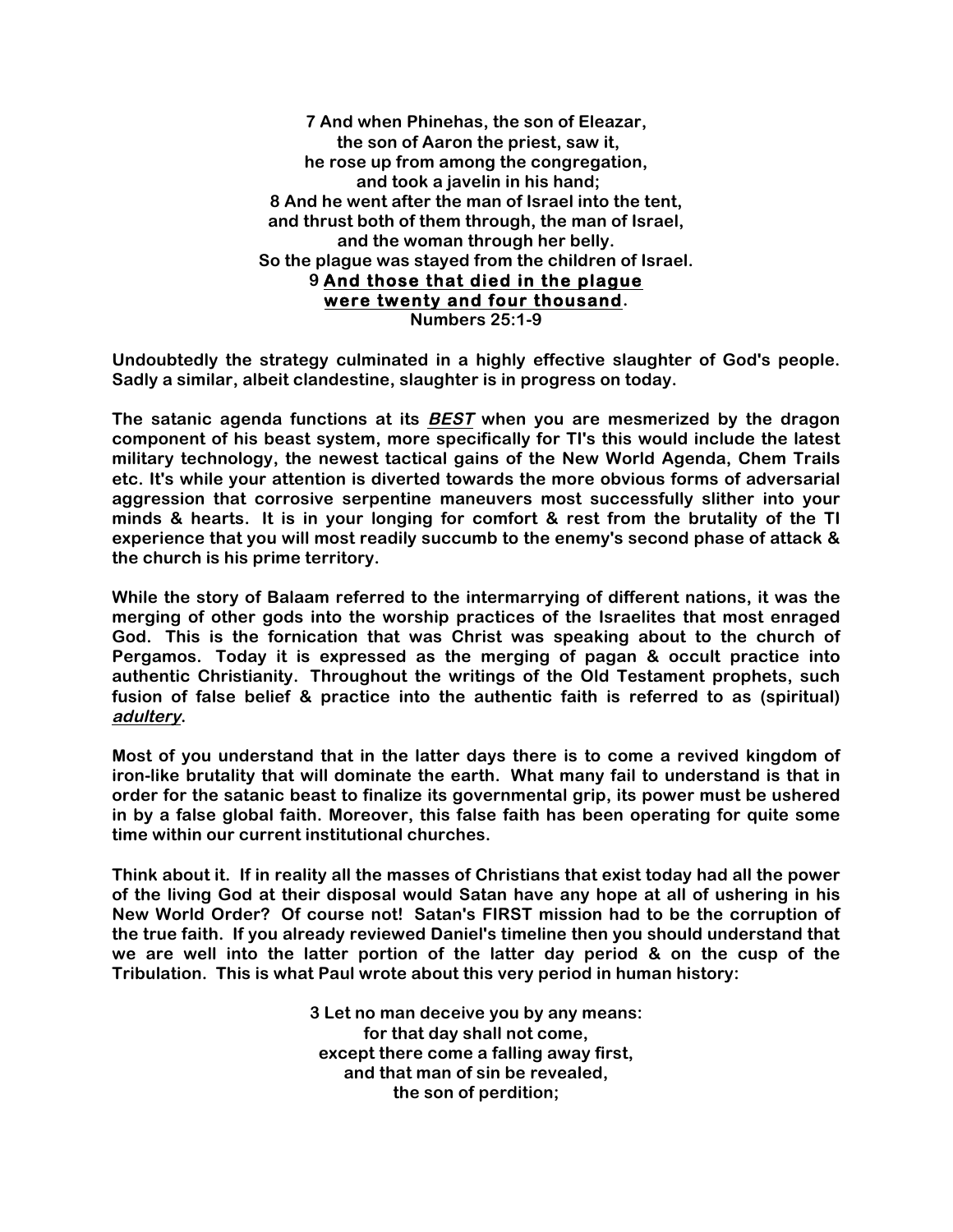**4 Who opposeth and exalteth himself above all that is called God, or that is worshipped; so that he as God sitteth in the temple of God, shewing himself that he is God. 5 Remember ye not, that, when I was yet with you, I told you these things? 2Thessalonians 1:3-5**

**10 And with all deceivableness of unrighteousness in them that perish; because they received not the love of the truth, that they might be saved.**

**11 And for this cause God shall send them strong delusion, that they should believe a lie.... 2Thessalonians 2:10-11**

**3 For the time will come when they will not endure sound doctrine; but after their own lusts shall they heap to themselves teachers, having itching ears.... 4 And they shall turn away their ears from the truth, & shall be turned unto fables... 2Timothy 4:3-4**

**With so little time remaining, I can only briefly describe a corruptive process that has been incrementally disintegrating the authentic faith for the last two thousand years. Most people fail to discern even the basic rudiments that differentiate being a 'good Christian' from being a 'good American', the most important distinction being that your opinion simply doesn't matter when you are a Christian. Only TRUTH should matter.**

**This is what Christ said to Pilate shortly before his crucifixion:**

**To this end was I born, and for this cause came I into the world, that I should bear witness unto the truth. Every one that is of the truth heareth my voice. John 18:37**

**So everything is NOT relative &, no, one opinion is NOT as good as another. There is indeed an ABSOLUTE TRUTH & if you truly love Christ for what he died to give humanity, then the search for his TRUTH should be all consuming in your life. Have the churches you attend asked you to earnestly delve into the books of the Old Testament prophets, or have they told you that Christ's death made the prophecies irrelevant to you? This is what God said through his prophet Jeremiah:**

> **The anger of the Lord shall not return, until he have executed, and till he have performed the thoughts of his heart:**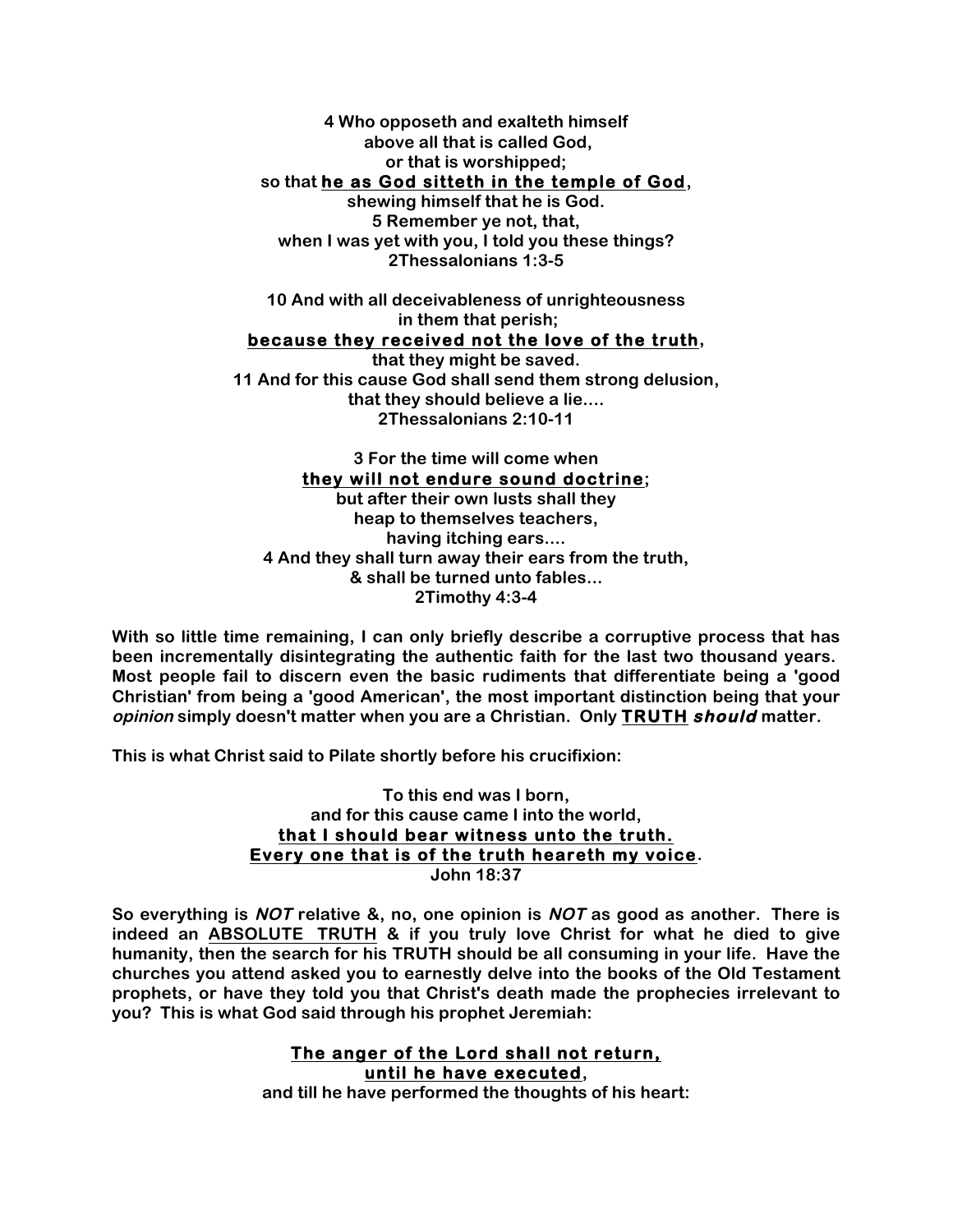# **iN THE LATTER DAYS ye shall consider it perfectly.**

**Jeremiah 23:20**

#### **The fierce anger of the Lord shall not return, until he hath done it, and until he have performed the intents of his heart: iN THE LATTER DAYS ye shall consider it. Jeremiah 30:24**

**The reality is that the writings of the Old Testament prophets are critical to the understanding of the flaws in contemporary Christianity. What is common to both the generation in which the prophets wrote & to our own is the pervasive denial of having betrayed God.** 

> **Yet thou sayest, Because I am innocent, surely his anger shall turn from me. Behold, I will plead with thee, because thou sayest, I have not sinned. Jeremiah 2:35**

**Yet they seek me daily, and delight to know my ways, as a nation that did righteousness, and forsook not the ordinance of their God: they ask of me the ordinances of justice; they take delight in approaching to God. Isaiah 58:2**

**Amazing, isn't it, how off-base we can be? And what is the easiest satanic ploy to derail the naive convert? Why a well placed satanic miracle of course, of the sort that convinces the recipient that he is truly blessed & in good standing with God. Meanwhile, a substantive repentance process is left wholly unaddressed. This is what Isaiah spoke to his contemporaries who were convinced that they were in good standing with the Creator:**

> **Behold, the Lord's hand is not shortened, that it cannot save; neither his ear heavy, that it cannot hear: 2 But your iniquities have separated between you and your God, and your sins have hid his face from you, that he will not hear. Isaiah 59:1-2**

**At this point I will illustrate just a few of the areas many churches have deviated from authentic biblical teaching.**

**1. Many believe that the function of a priest, minister, pastor or prophet is to inspire & motivate their congregants to continue in their walk with Christ. Above all, the meetings must be sufficiently pleasant for the people to want to return on a regular basis.**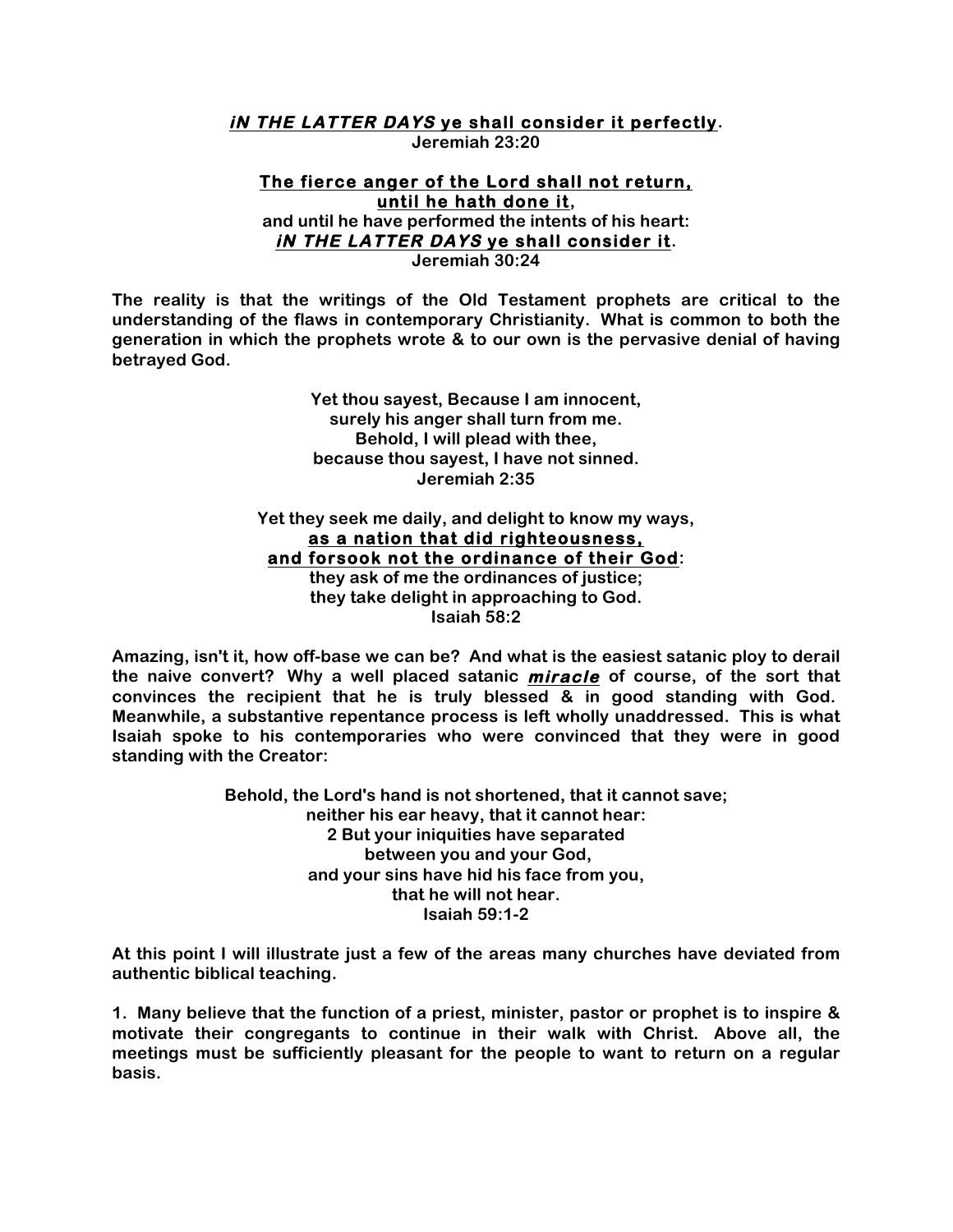**This is what the bible has to say about the shepherd's primary responsibilities:**

**For the priest's lips should keep knowledge, & they should seek the law at his mouth: for he is the messenger of the LORD of hosts. 8;But ye are departed out of the way; ye have caused many to stumble at the law.... Malachi 2:7-9**

**Thy prophets have seen vain & foolish things for thee: & they have not discovered thine iniquity, to turn away thy captivity.... Lamentations 2:14**

**So the institutional leaders are supposed to teach God's LAW & to 'discover the iniquity' of the people. These roles are hard core & there certainly are people out there doing this type of work. But they clearly are not in the majority & they don't have the greatest following. Let's continue.**

**This next illustration might appear invaluable at first, but it can reveal a powerful psychological corruption that must be addressed:**

**2. The image of Christ that is culturally popularized is that he was a tall, handsome man with light eyes. However, this is how the bible describes him:**

> **….and they went, & entered into a village of the Samaritans, to make ready for him (Christ). 53-And they (the Samaritans) did not receive him (Christ), because his face was as though he would go to Jerusalem. Luke 9:52-56**

#### **....he hath no form nor comeliness; and when we shall see him, there is no beauty that we should desire him. Isaiah 53:2**

**So, in reality, Christ looked Jewish & was not at all handsome. How do you feel about that? Are you asking yourselves why the bait & switch? You should....**

**3. The most popular of American churches are heavy on the 'prosperity message' (which I don't believe even existed until the 1980's). Let's look at the teachings of Christ:**

> **No man can serve two masters: for either he will hate the one, and love the other; or else he will hold to the one, and despise the other. Ye cannot serve God and mammon. Matthew 6:24**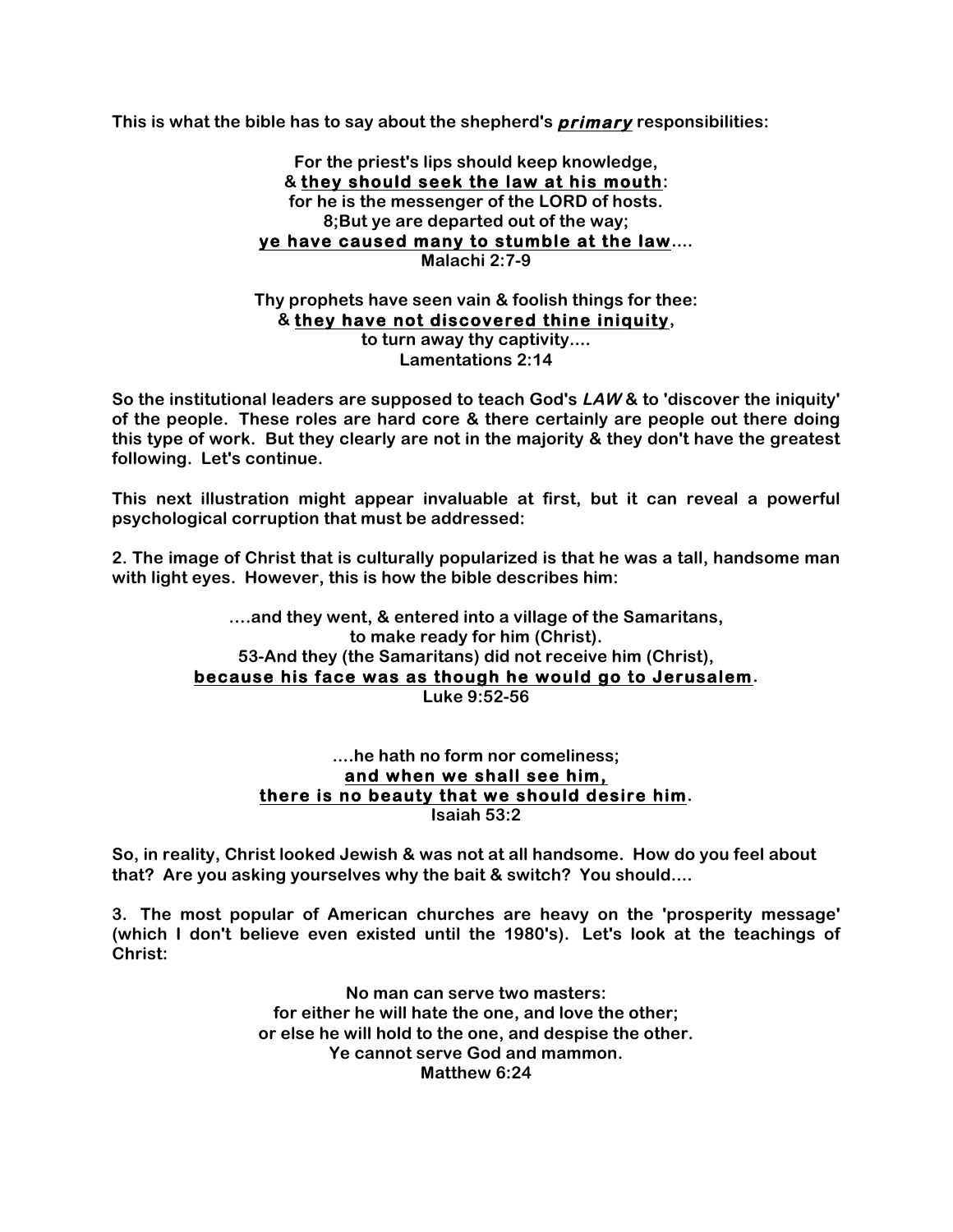## **So likewise, whosoever he be of you that forsaketh not all that he hath, he cannot be my disciple. Luke 14:33**

**Even Paul was no nonsense on this issue:**

**For the love of money is the root of all evil: which while some coveted after, they have erred from the faith, and pierced themselves through with many sorrows. 1Timothy 6:10**

**This is how the first century Christians responded to the authentic teachings of the apostles:**

> **34 Neither was there any among them that lacked: for as many as were possessors of lands or houses sold them, and brought the prices of the things that were sold, 35 And laid them down at the apostles' feet: and distribution was made unto every man according as he had need. Acts 4:34-35**

**4. With the exception of a very few, most churches practice the pagan holy days such as Christmas & Sunday worship. What's more, most people understand that these are not biblically sanctioned but continue to practice them while at the same time ignoring the commanded observances. This is how the bible describes the satanic 'little horn' of the latter day period that gives the beast his power:**

> **And he shall speak great words against the most High, and shall wear out the saints of the most High, and think to change times and laws.... Daniel 7:25**

**The issue isn't really as confusing as you were led to believe, is it?**

**5. The charismatic churches in particular are teaching that to 'walk in the spirit' is to walk with Christ. Moreover, walking in the spirit exempts one from having to walk in the law. This is a gross misinterpretation of Pauline Doctrine as I tried to illustrate in 'God's Law Eternal'. My first concern here, however, is to introduce you to scriptures that point to the fact that Christians are frighteningly susceptible to invasion by satanic entities when they don't understand correct doctrine:**

# **If a man walking in the spirit & falsehood do lie,**

**saying I will prophesy unto thee of wine & of strong drink; he shall even be the prophet of this people. Micah 2:11**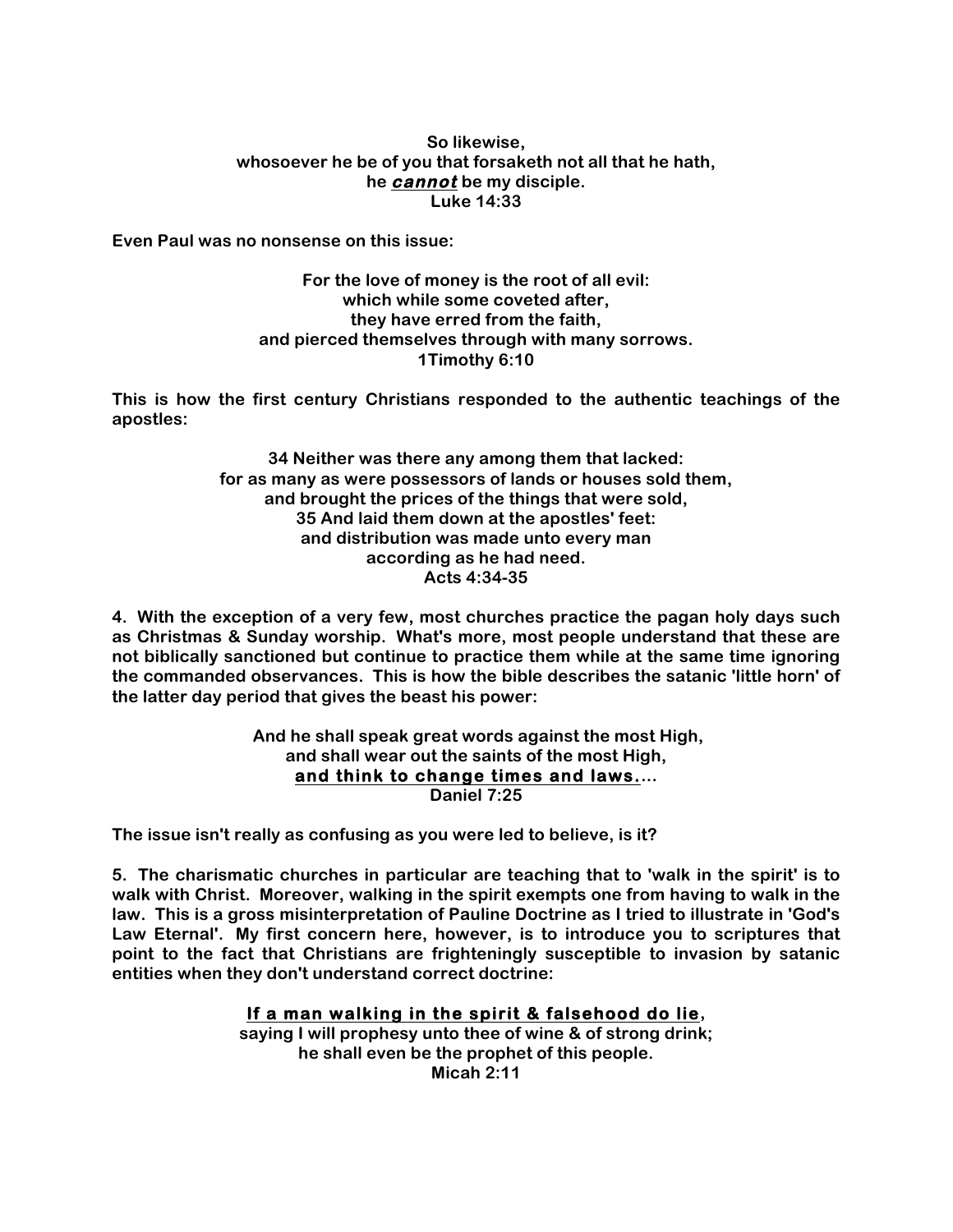**In this case Micah is referring to prophets that knowingly carry false spirits & that seduce people into believing what they have to say. Interesting, isn't it, that the idiom 'walking in the spirit', which is so often used in the churches today, is used here to refer to a spiritual scam artist? This is what Paul had to say about the danger that is being realized in many of our contemporary churches where people unknowingly receive false spirits:**

> **For if he that cometh preacheth another Jesus, whom we have not preached, or if ye receive another spirit, which ye have not received, or another gospel, which ye have not accepted, ye might well bear with him. 2Corinthians 11:4**

**6. Most church doctrine is based on acceptance of 'replacement theology'. This is the belief that Christian culture was ordained by God to replace Jewish practices-that we are a separate flock unto God. Christ's words, however, flatly contradict this pervasive contemporary distortion.**

> **Christ speaking: And other sheep I have, which are not of this fold: them also I must bring, and they shall hear my voice; and there shall be one fold, and one shepherd. John 10:16**

**and this is what Paul spoke to Gentile believers:**

**17 And if some of the branches be broken off, and thou, being a wild olive tree, wert grafted in among them, and with them partakest of the root and fatness of the olive tree; 18 Boast not against the branches. But if thou boast, thou bearest not the root, but the root thee. Romans 11:17-18**

**The commandments tell us that taking the name of the Lord thy God in vain will not go unpunished. Yet this promised retaliation does not seem to prevent the enemies of God from executing their subversive agendas. I've learned that in sea navigation an error of only 1% can steer a ship thousands of miles from its intended destination. Satan doesn't need to plant more than the tiniest bit of doctrinal leaven to corrupt the plan of God Jehovah for our lives. His cohorts astutely remain in the gray, never venturing into the full doctrinal clarity of basic black. This was the warning of Peter:**

> **1-But there were false prophets also among the people, even as there shall be false teachers among you, who privily shall bring in damnable heresies, even denying the Lord that bought them,**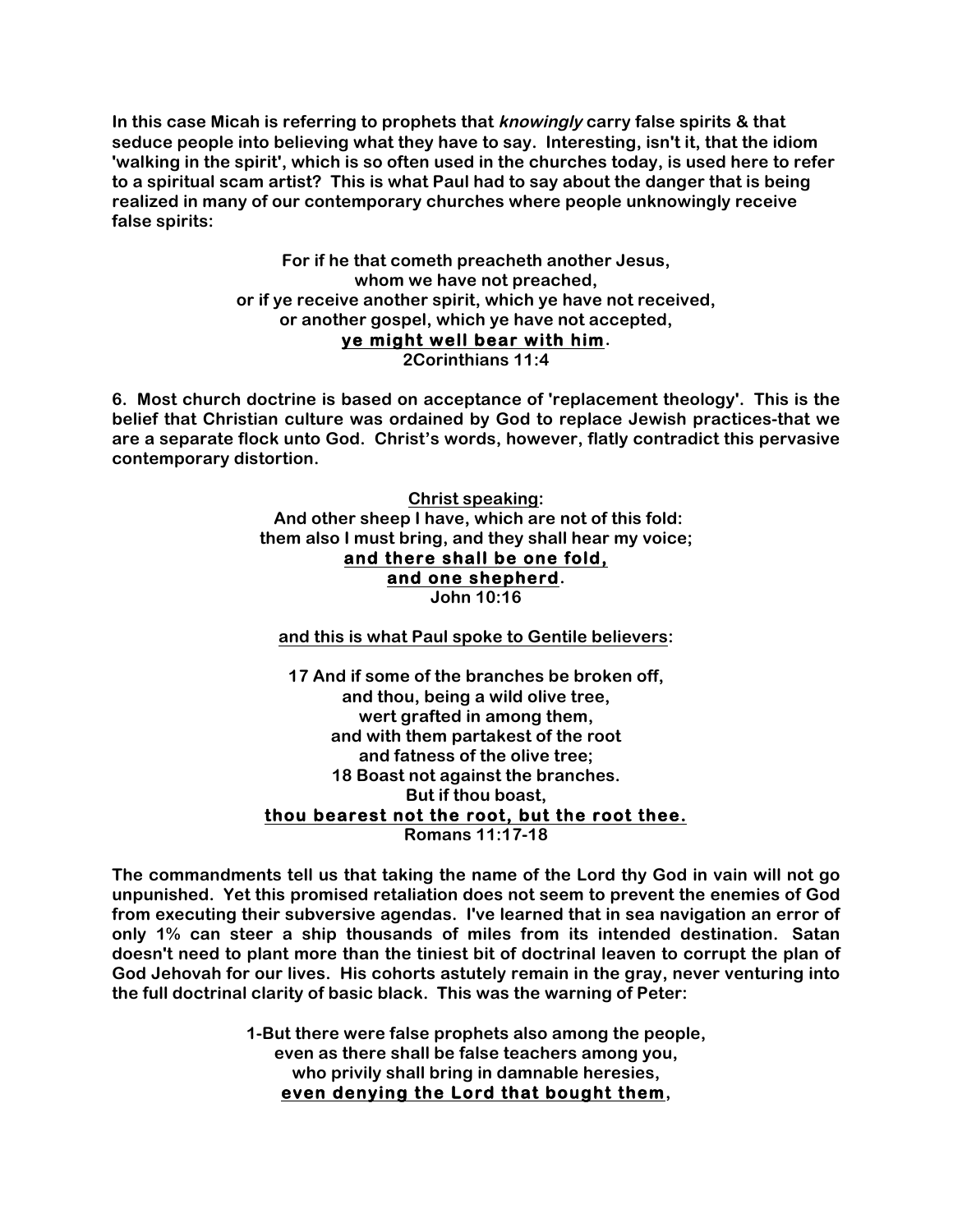#### **& bring upon them swift destruction. 3....And through covetousness shall they with feigned words make merchandise of you.... 2Peter 2:1,3**

**Notice that Peter says that these tares among the wheat would 'deny the Lord that bought them'. Who is the father that bought them if not Satan himself? Thus, this passage is a warning to us that purposeful false teachers & prophets would speak against Satan so as to most effectively confuse the sheep that follow them.**

**Certainly the apostles, as well as Christ himself, gave ample warning that Satan would be sending out false ministers. Paul spoke these famous words to his followers:**

**13 For such are false apostles, deceitful workers, transforming themselves into the apostles of Christ. 14 And no marvel; for Satan himself is transformed into an angel of light. 15 Therefore it is no great thing if his ministers also be transformed as the ministers of righteousness; whose end shall be according to their works. 2Corinthians 11:13-15**

**Evidently he was speaking about the kind of minister we tend to 'like' best, the one who inspires without 'revealing our sins'. This is what Peter had to say when he was specifically targeting the followers of the way of Balaam:**

> **14 ..... beguiling unstable souls: an heart they have exercised with covetous practices.... 15 .....following the way of Balaam the son of Besor, who loved the wages of unrighteousness.... 18 For when they speak great swelling words of vanity, they allure through the lusts of the flesh, through much wantonness, those that were clean escaped from them who live in error. 19 While they promise them liberty, they themselves are the servants of corruption: for of whom a man is overcome , of the same is he brought in bondage . 2Peter 2:14-19**

**I'll end at this point with the second part of Peter's warning. It's painfully tragic, since it describes the consequences for that individual who allows himself to succumb to the seduction. Take it very seriously, please.**

**20 For if after they have escaped the pollutions of the world through the knowledge of the Lord and Saviour Jesus Christ, they are again entangled therein, and overcome, the latter end is worse with them than the beginning. 21 For it had been better for them not to have known the way of righteousness,**